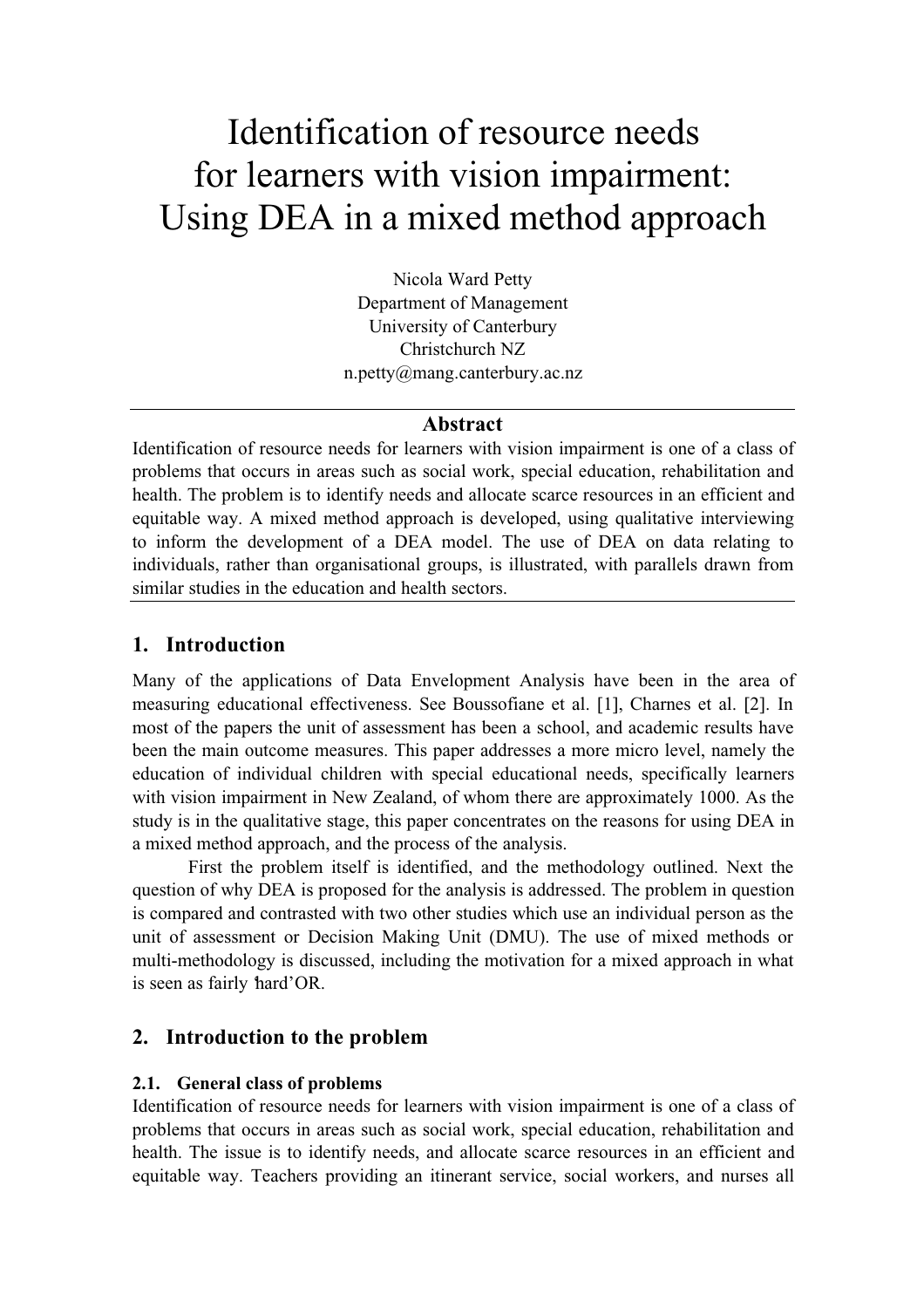serve a variety of clients, children or patients with varying needs, and make decisions about the allocation of their time.

There are often several inputs in these problems, and the outcomes in these problem areas are often multiple, ill-defined, and difficult to quantify. The multiple nature of the inputs and outcomes indicates the potential usefulness of DEA. The process of initiating, performing and analysing a DEA project leads to better definition of the desired outcomes and potentially useful outcome measures. The identification of peer groups, a key result of DEA, may be instructive in terms of setting service benchmarks for clients with similar needs. The ranking of cases or clients according to 'efficiency' can inform decisions on future practice with regard to allocation of time within caseloads.

#### 2.2. The Learners with Vision Impairment (LVI) problem

The management of learners with vision impairment needs to be considered in the context of the change from providing education in an institutional setting to a community setting. In recent times there has been a general move within areas such as health, social services and special education to provide services in the community rather than in institutions. In special education this is known as 'mainstreaming' or 'inclusion' and results in children with special needs, such as vision impairment, being taught in their neighbourhood school, supported by resources such as specialist teachers and paraprofessional help.

In New Zealand this inclusion has happened in a piecemeal fashion, resulting in unevenness of service provision. Coinciding with the move to 'normalisation', there has been a change in attitude towards people with disabilities. Until recently, children with disabilities were treated as "objects of charity", rather than as people with the right to education. However the general principles documented in Special Education Policy Guidelines for New Zealand state: "Learners with special education needs have the same rights, freedoms and responsibilities as people of the same age who do not have special education needs." [3] This shift in philosophy changes the motivation from altruism to the drive for equity, constrained by resource limitations.

Children with vision impairment require extra resources to enable them to have access to the curriculum on a par with their sighted peers. These resources include time with a specialist teacher, teacher aide support, orientation and mobility instruction, and materials converted to large print or braille. Their needs and their expectations differ according to their level of schooling, age, degree of vision impairment, other physical disabilities and various other factors. All of these children are served by (usually) itinerant resource teachers who are required to provide a service in an equitable manner to a disparate group of learners. However there are at present no caseload guidelines in New Zealand.

Internationally the caseloads are extremely variable. Olmstead [4] found a wide range of caseloads for teachers of learners with vision impairment in California. The caseloads ranged from 5 to 61. A large majority of teachers questioned in the study agreed that maximum caseload sizes for itinerant teachers should be mandatory. Pagliano [5] states that "differences which do occur in Australia appear to be mainly owing to the lack of national legislation and the absence of a strong research base. Decision-making in Australia has tended to be regional and primarily determined by a combination of demand, availability of human and material resources, and international trends." In New Zealand there is a general feeling among specialist teachers and parents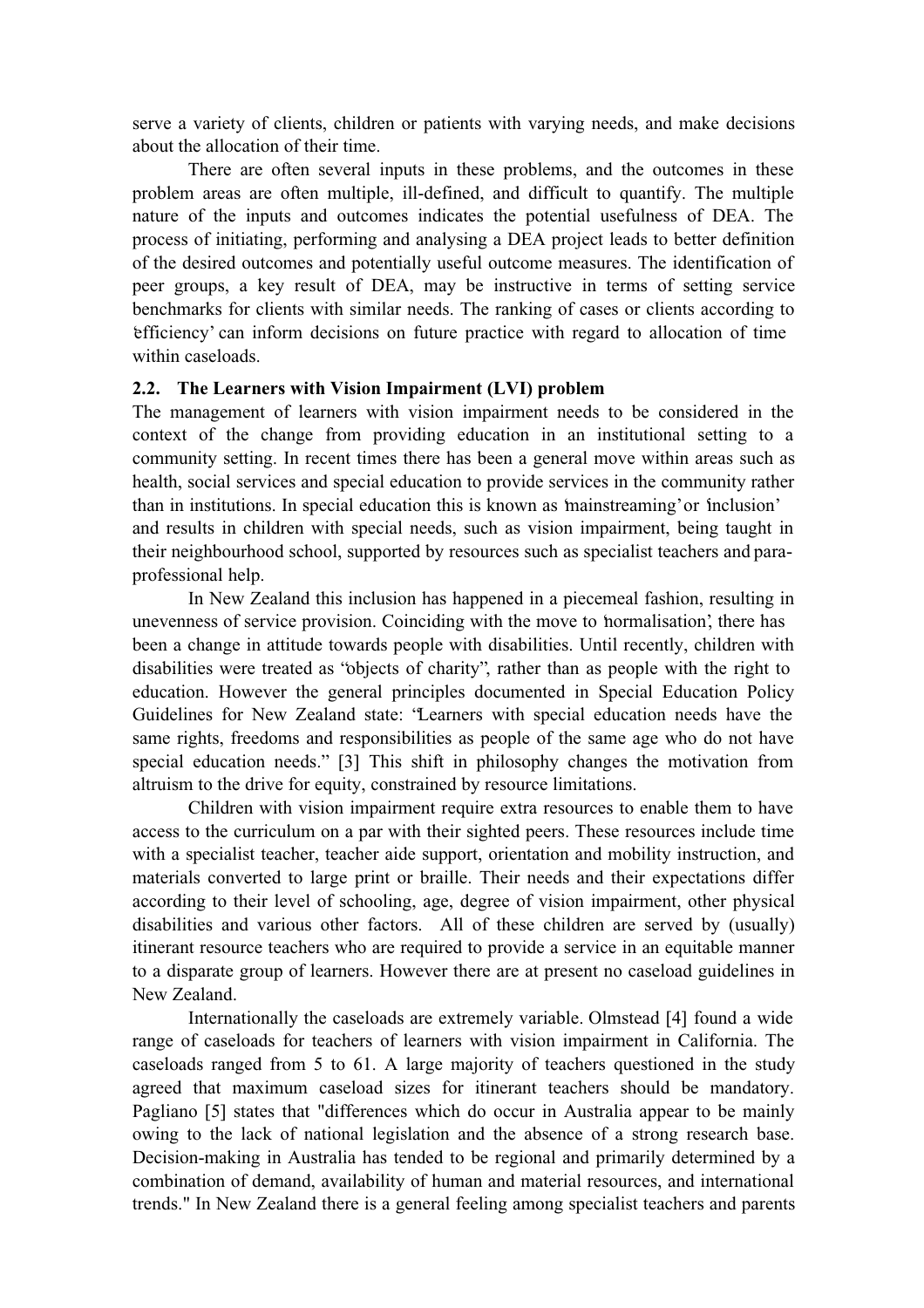that the service provided is not meeting the needs of all the children, due to underfunding in most geographical areas, and a lack of co-ordination and consistency between centres. Requests for extra funding are less successful because they are not seen as supported by research. Following a survey of professionals and parents in the field, Pillay and Thorburn [6] considered that "how to develop a New Zealand-wide system, so services can be delivered effectively and fairly to students wherever they live" is a top priority for future research in New Zealand.

#### 2.3. Overview of the process

A mixed method design is being used to address this problem of identification of resource needs for learners with vision impairment (LVI). A thorough qualitative phase, interviewing and surveying relevant stakeholders, precedes the building of a model based on the data on individual children. The aim of the qualitative study has been to identify potential determinants of need and categories, and to clarify the goals and objectives in order to find potential outcome measures. Specialists in the area of vision impairment were interviewed and surveyed to identify how they perceive their role, and to elicit a comprehensive list of possible determinants of need, potential resource needs, categories and outcomes. Some expert informants were identified for consultation in the later stages of the analysis.

In the quantitative phase, data will be collected to form a database of all or a sample of the 1000 learners with vision impairment in New Zealand. The information gathered may include the following for each learner:

- measures of the determinants of need identified in the first phase of the study,
- levels of resource the learner is receiving at present,
- perceived level of access to the curriculum.

This set of data will be analysed using DEA in order to identify individual learners for whom the process is working well, categories of learners who may sensibly be grouped together, and the inputs which have most impact on the achievement of desired outcomes for a learner.

There will be a high degree of consultation within the modelling phase, followed by reflection on the validity of the final model and the effectiveness of the research method as a whole.

# 3. Rationale for the use of DEA

Data envelopment analysis (DEA) is a linear programming based technique for measuring the relative performance of organisational units where the presence of multiple inputs and outputs makes comparison difficult [1]. The traditional use of DEA is in efficiency comparisons between organisational units such as banks, schools and hospitals. Organisational units are similar in terms of their inputs and outputs, but have different elements, such as size, customer base, staffing level, demographic area and history. Single indicative output/input ratios do not capture the complexity required, so a ratio of the weighted sum of outputs over the weighted sum of inputs is used. Linear programming is used to identify sets of imputed weights which make each unit of assessment or decision making unit (DMU) appear as efficient as possible.

There are two elements in the use of DEA that inform the decision: the outputs from the model (such as the efficiency scores, the ranking of the units and the weights attached to each factor for each unit) and the process of building the model, which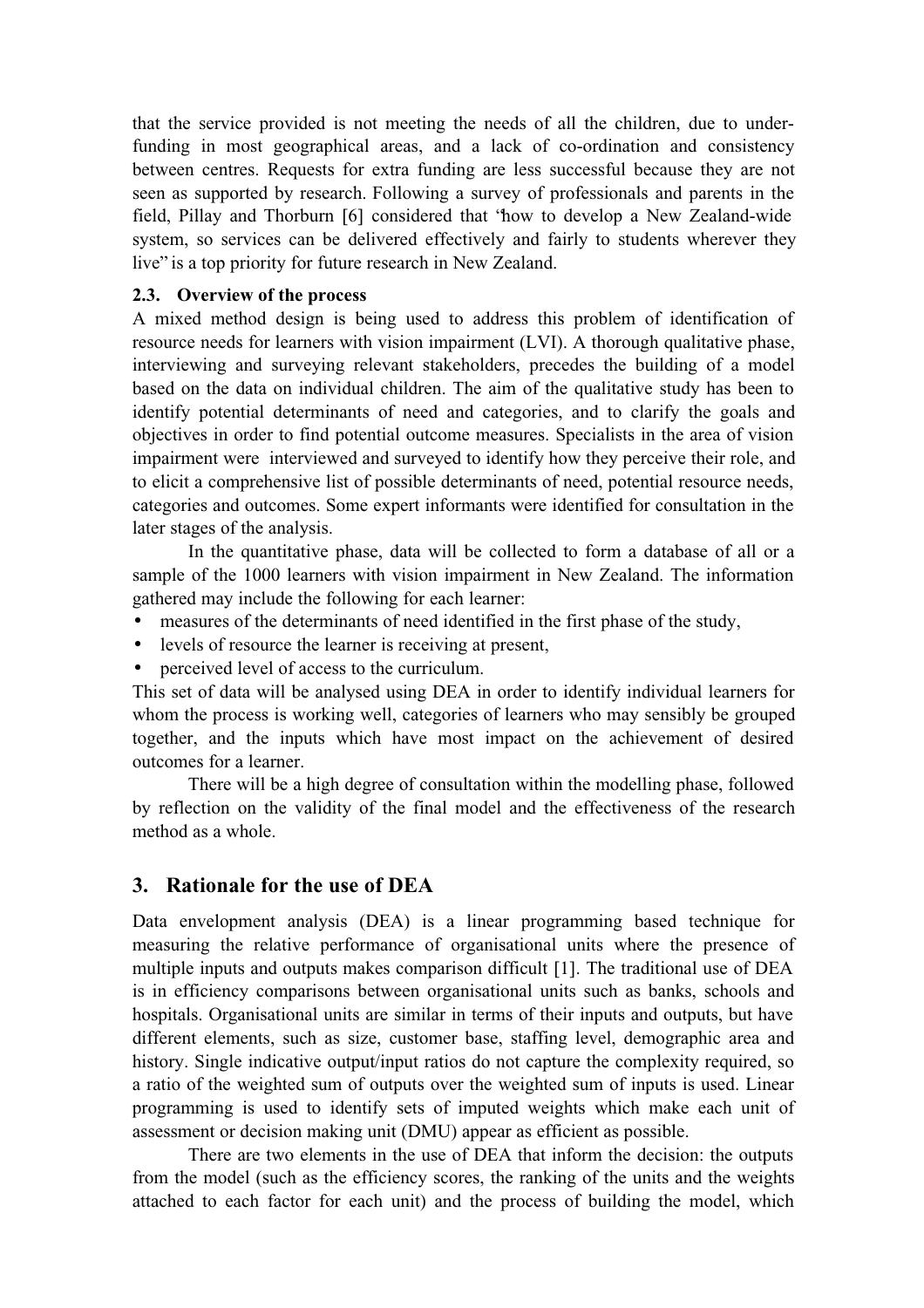involves clarifying goals and objectives, measuring inputs and outputs, and deciding between different models. DEA can also be used in conjunction with other methods, such as regression and non parametric measures, to identify differences between predefined groups such as types of hospitals or levels of care [7]. Hollingsworth et al. [8], who reviewed 91 applications of DEA, identified over 30% which used additional methods, such as using the efficiency score as the dependent variable in secondary regression analysis.

### 3.1. Use of DEA for studies of Educational Efficiency

In their study of efficiency evaluation in secondary schools, Mancebon and Eduardo [9], provide an extensive discussion on the rationale for using DEA in the analysis of efficiency in education. They identify peculiarities of the education service's production process, which can be summarised as follows:

- There are intangible multiple outputs.
- The impact of education continues over the lifetime of the individual.
- The production process is cumulative.
- An indeterminate part of the education received is not related to the effects of the education system.
- The pupil can be input, output and the unit of assessment.
- Each pupil is different.

One aim of building a model is to identify good practice with regard to the provision of service, in this case for the learners with vision impairment. The group under consideration is quite heterogeneous, with differing levels of vision, other disabilities, age, and type and level of schooling. This heterogeneity is recognised by the use for many of the learners of an "Individual Education Plan" (IEP) which identifies his or her particular needs and goals. These plans are reviewed and upgraded at least twice a year. However it is proposed that there are sufficient similarities in inputs and outputs for comparison to be relevant.

Mancebon and Eduardo [9] discuss the choice of a measurement model, which can be either parametric, based on regression techniques, or non-parametric, namely DEA. They discard the parametric approach, as it limits the form of the model and assumes that all units will operate in a similar way. Other reasons for preferring DEA are the capacity to work simultaneously with multiple inputs and outputs, and respect for the individual practices of each unit of assessment (school in this case). They summarise the latter as follows:

"In an idiosyncratic context such as education, in which differences between the production practices of the organisation could be both important and difficult to understand and standardise, and where, furthermore, there is no consensus on the relative importance of the different productions, the envelopment approach is clearly very appropriate. The impositions of homogeneous and rigid patterns of behaviour, inherent to the parametric approach does not fit well with the nature of education services."

This statement can apply also to the 'production practices' of individual children and their IEP teams, upon whom it is also not educationally appropriate to impose a homogeneous and rigid pattern of behaviour.

The study by Mancebon and Eduardo [9] of Zaragoza Secondary Schools (ZSS) differs from the LVI study (learners with vision impairment) in several ways. The unit of assessment was a school rather than an individual child, the students were from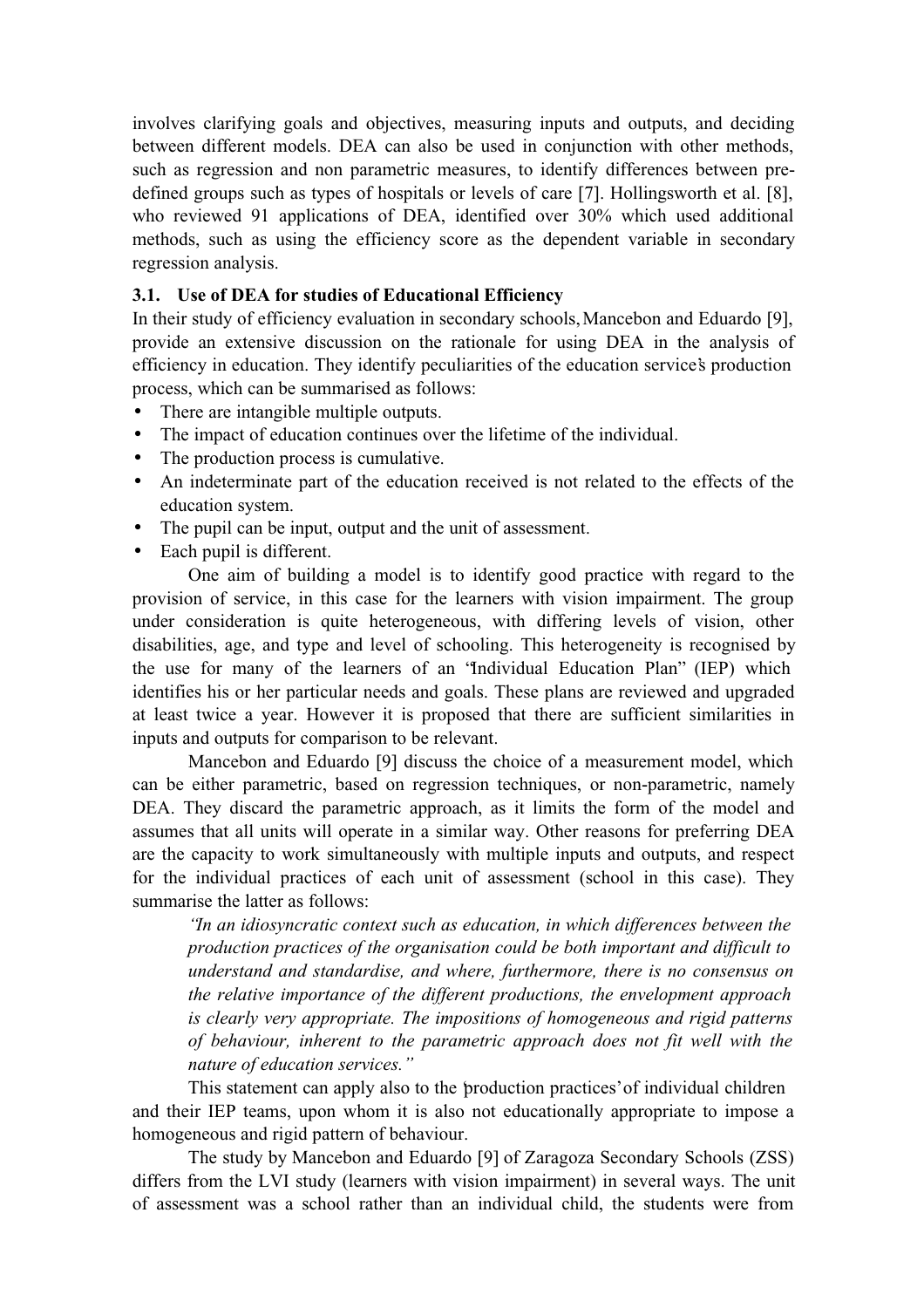regular high schools, rather than having special needs, and the outcome measurements were based on academic achievement, whereas the LVI outcomes will be based upon access to the curriculum.

Where the two studies are similar, in addition to the educational context, is in the emphasis on the process of building the model and the extensive ex post analysis, rather than on a particular result. The ZSS study illustrates the high level of conceptualisation needed before applying the mathematical model. The LVI study has an extensive qualitative component where teachers and other stakeholders are interviewed to enable the conceptualisation to be firmly grounded in the context.

#### 3.2. Use of Parametric models

By its nature, parametric modelling emphasises the mean. There must be observations that perform either side of what the model defines. Regression is used to identify the function between the controllable inputs and the outputs, having controlled for the exogenous variables. It assumes that the relationship is the same for all observations, or at least an 'average' of them. It is useful for determining which inputs best predict the level of a single, rather than multiple, output. For these reasons regression is judged less appropriate than DEA for the main analysis.

It is proposed that regression may rather be used in conjunction with DEA in the LVI analysis in order to study relationships between variables for pupils in 'peer groups' identified by DEA, and, as explored by Puig-Junoy [7], in identifying which inputs have the most influence on the efficiency level.

A database of learners with vision impairment will be developed in conjunction with the Vision Education Agency, a government funded organisation set up to advise on the education of learners with vision impairment. There will be extensive initial data analysis in order to gain an overview of the population before focussing on specific groups and objectives using DEA.

# 4. Similar applications

This section gives an analysis of two studies that also use individuals as the unit of assessment, followed by a summary, in table form, which provides a framework for comparing the main elements of these studies and the LVI study.

# 4.1. Setting Achievement Targets for School Children (ATSC)

Thanassoulis [10] used DEA to analyse data on 1000 children in the education system in the UK in order to "estimate the attainment level each pupil could reach were he/she to match the observed achievements of the best performing pupils and schools, after controlling for contextual factors." The aims included setting achievement targets appropriate for individual children and identifying 'benchmark pupils' who could be used as role models. The individual unit of assessment was a pupil. The inputs were gender, ethnicity, entitlement to free school meals, and a measure of prior attainment. The single outcome or achievement variable was the pupil's GCSE score.

A stated advantage of the use of DEA in this example rather than a parametric method such as regression is that the achievement targets estimated for a child relate to his or her innate identified potential, but reflect high rather than average achievement. The identification of realistic peer role models is stated as important also. It would be informative to see how useful these targets and peer groups are in practice.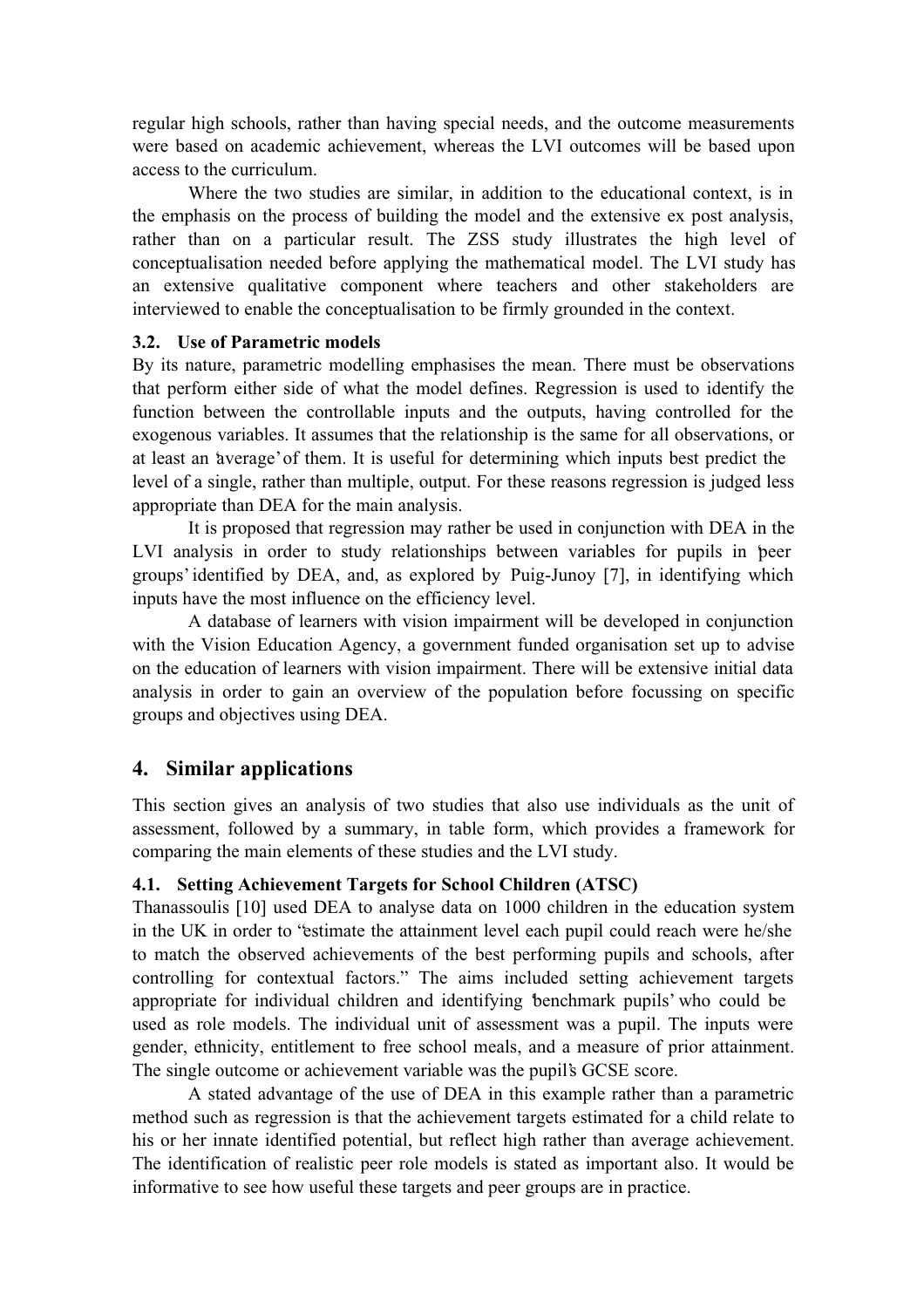It was unclear from the paper what the level of involvement or support from teachers was for this modelling effort. Without teacher involvement in the construction of the model there is less likelihood of their implementing the model.

# 4.2. Technical Efficiency in the Clinical management of Critically Ill Patients (CIP)

Like the ATSC and LVI studies, Puig-Junoy [7] also applied DEA to individuals rather than management units. The study involved the treatment of 993 critical care patients in intensive care units in Catalonia. The purpose was "to obtain empirical measures of performance… in the management of critically ill patients and to evaluate the factors that are contributing to hospital performance in treating these patients."

Individual patients were the unit of assessment, rather than broader groupings, such as the intensive care units. The author points out that health care is a very heterogeneous process. Aggregating data may hinder the effort to explain differences in results. The individual patient is chosen as the unit of assessment in order "to consider in detail the patient characteristics which constitute necessary dimensions of the input and output set." [7]

The measurement of input and output levels for individual patients, approximating the severity of the illness and the health status on discharge, is a major problem in health care provision. Existing measurement instruments were used in the CIP (Critically Ill Patients) study. There were two output measures chosen – length of stay and status on discharge (alive or not). The author used a weighting scheme to explore the impact of varying the relative importance of the two outcome measures. The higher the weighting for survival status, the more variable were the efficiency scores. This analysis identifies the effect of differing emphasis on survival rather than length of stay. It indicates that units which may appear to be at similar levels of efficiency when both length of stay and health status are important, appear less similar when the health status is given more emphasis.

This study also used the efficiency scores as an input to other analysis. The efficiency scores for the patients from the three different risk groups (Low, Moderate, and High) were tested to see if there was a significant difference in terms of efficiency. Results showed that there was a significant difference between the efficiency scores for the three groups. Low risk patients were treated the most efficiently and the high risk the least efficiently, with the medium risk scoring in between. Other factors were explored, including types of hospitals and surgical vs medical admission, none of which showed a significant difference with regard to the efficiency scores.

Clearly the contexts – medical and educational – are different for the CIP and LVI studies. Another difference was that the measurement scales used in the CIP study were well accepted, while the measurement methods in the LVI study are not yet defined. The similarities between these studies are illustrated in the next section.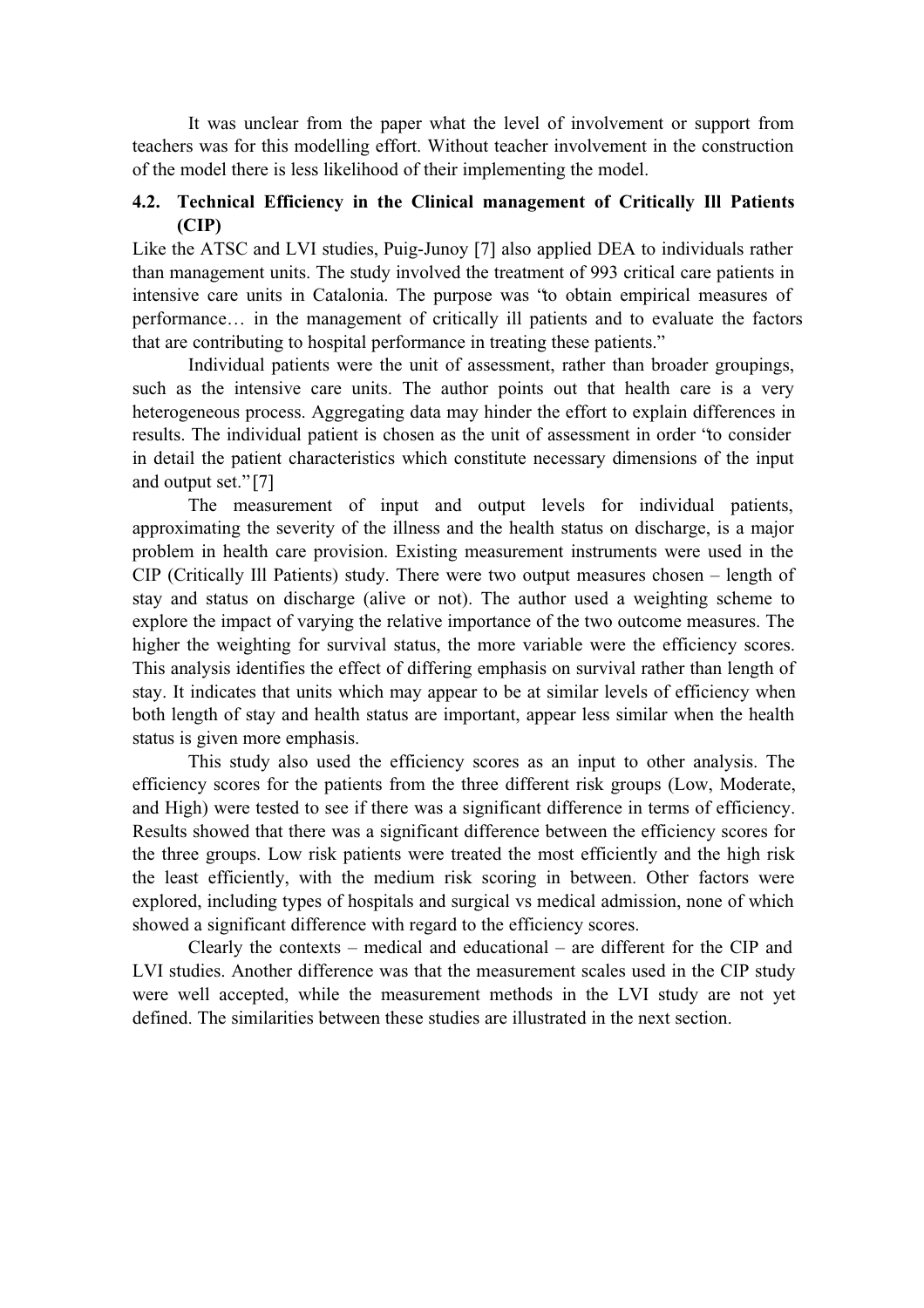# 4.3. Summary of comparison between three DEA applications

The following table provides a framework for comparing these and other DEA applications. It can be seen that there are strong similarities, particularly between the CIP and LVI studies.

|                                                    | <b>Achievement Targets</b>                                                                                                                      | <b>Management</b> of                                                                                                                                                                | <b>Resources for education</b>                                                                                                                  |
|----------------------------------------------------|-------------------------------------------------------------------------------------------------------------------------------------------------|-------------------------------------------------------------------------------------------------------------------------------------------------------------------------------------|-------------------------------------------------------------------------------------------------------------------------------------------------|
|                                                    | for school children                                                                                                                             | <b>Critically Ill patients</b>                                                                                                                                                      | of vision impaired                                                                                                                              |
|                                                    | (ATSC)                                                                                                                                          | (CIP)                                                                                                                                                                               | (LVI)                                                                                                                                           |
| Decision making unit/<br>unit of assessment        | Child                                                                                                                                           | Patient/team                                                                                                                                                                        | Child/team                                                                                                                                      |
| Data set                                           | Results for about 1000 children                                                                                                                 | 993 patients from sixteen                                                                                                                                                           | 1000 children from throughout                                                                                                                   |
|                                                    | from ten London schools at the<br>same level of schooling.                                                                                      | intensive care units in<br>Catalonia.                                                                                                                                               | New Zealand, being served by<br>12 centres – varying stages of<br>schooling.                                                                    |
| Inputs (uncontrollable)                            | Innate academic ability,<br>gender, family background.                                                                                          | Survival probability at<br>admission, mortality risk level.                                                                                                                         | Level of disabilities, school<br>setting, age, family<br>background.                                                                            |
| Inputs (controllable)                              | None                                                                                                                                            | Weighted ICU days, non-ICU<br>hospital days, available nurse<br>days per patient, available<br>physician days per patient,<br>technology availability.                              | Levels of resources provided.                                                                                                                   |
| Outputs                                            | Pupil's GCSE score                                                                                                                              | Number of days surviving in<br>the hospital, surviving<br>discharge status.                                                                                                         | Measure of perceived access to<br>the New Zealand curriculum,<br>possibly parent satisfaction.                                                  |
| Interpretation of<br>efficiency'                   | A child on the efficient frontier<br>has done better than his or her<br>peers with the same starting<br>level of achievement and<br>background. | A patient on the efficient<br>frontier had a better result than<br>peers with similar levels of<br>mortality risk at admission and<br>other measured inputs.                        | The net results for an<br>efficient'team were better<br>than for a similar team working<br>with a child of similar needs.                       |
| Level of involvement of<br>key stakeholders.       | None stated.                                                                                                                                    | Not stated.                                                                                                                                                                         | Consultation at all stages.                                                                                                                     |
| Implication of efficiency<br>score of less than 1. | Reflects insufficient effort by<br>the pupil and less than full<br>effectiveness of the school.                                                 | The patient used more<br>resources for a similar outcome<br>than other similar patients, or<br>given similar resources,<br>achieved a worse outcome than<br>other similar patients. | The team may be less effective,<br>the resource level<br>inappropriate, or another<br>complicating factor may be at<br>work.                    |
| DEA model                                          | Output oriented variable<br>returns to scale.                                                                                                   | Input oriented, non-<br>discretionary and categorical<br>variables, and weight<br>constraints under<br>consideration.                                                               | Input oriented, variable returns<br>to scale, non-discretionary and<br>categorical variables, and<br>weight constraints under<br>consideration. |
| Adaptations to the model                           | Three-step process:<br>Partitioning,<br>Allow for random noise -<br>remove super-efficient',<br>DEA.                                            | Uses log-linear regression<br>model to identify predictors of<br>efficiency. Analysis of<br>efficiency scores by various<br>categories.                                             | Analysis of efficiency scores.<br>Partitioning. Use of regression<br>model to identify predictors of<br>efficiency.                             |

# 5. Multi-methodology/ Mixed methods

The LVI study uses a combination of qualitative and quantitative methods, which has been the subject of discussion in the literature of several disciplines. The two disciplines identified as most relevant to the application and context are discussed below: Operational Research (the source of DEA) and Educational Evaluation.

# 5.1. The Operational Research Approach - Multimethodology

Ackermann et al. [11] suggest that some Operations Researchers "are developing methods to try to resolve some of the limitations of the quantitative methods, to add to the power of quantitative methods and to provide further benefit to managers by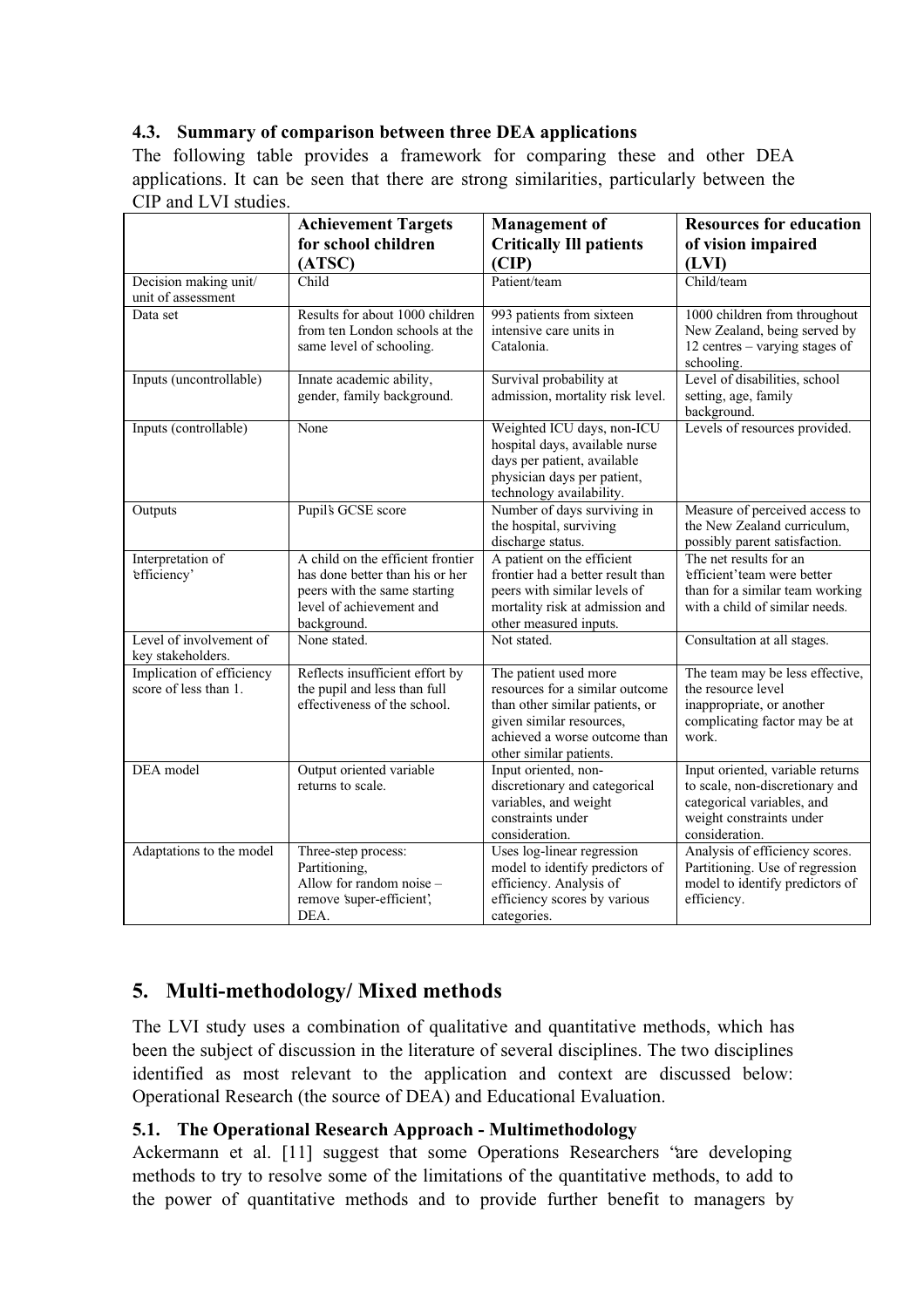focussing on predominantly qualitative data and unstructured problems." They then give as examples, SODA, Strategic Choice and Decision Conferencing which are soft methods developed within the OR literature. In their study, "Modeling for Litigation: Mixing Qualitative and Quantitative Approaches", a combination of 'soft' and 'hard' Operations Research methods was used in order to meet the needs of the problem.

In "Multimethodology: Towards a Framework for Mixing Methodologies", Mingers and Brocklesby [12] take a closer look at the practice of combining different OR methods and how this can deal more effectively with the richness of the real world and better assist through the various intervention stages. They propose a categorisation of the phases of intervention as Appreciation, Analysis, Assessment and Action.

The LVI study illustrates a pluralist paradigm, by incorporating extensive qualitative research, comprising interviews and a case study analysis, alongside the quantitative analysis, using Data Envelopment Analysis, of 'hard' data about individual children. It is seen that the qualitative analysis will be involved more in the Appreciation and Action phases, while the DEA will come to the fore in the Analysis and Assessment aspects of the problem. Whether in fact this presents a pluralist or pragmatic paradigm depends on the worldview of the reader.

#### 5.2. The Educational Evaluation Approach: Mixed methods

In the area of educational evaluation, there is a move towards mixed methods, which draw on the strengths of both qualitative and quantitative methods of enquiry. This comes from a practical need, similar to that of Operations Research, to capture the full picture in an evaluation, in a way that is richer than that which either the quantitative or qualitative paradigm individually can accomplish.

Greene and Caracelli [13] propose three stances on mixing paradigms in mixedmethod evaluation. These are 'purist', 'pragmatic' and 'dialectical'. The purist approach states that paradigms cannot be mixed, and that qualitative and quantitative enquiry cannot be sensibly combined. The pragmatic approach maintains that paradigms are descriptive rather than prescriptive, and that inquirers should be able to choose what will work best in the particular circumstances. The dialectical position acknowledges and embraces the differences between the qualitative and quantitative paradigms. In fact the discussion between the two approaches results in a whole that is greater than the sum of the parts. The authors propose that "compared with knowledge claims produced in a single-method study, this multiplistic, mixed-method set of knowledge claims is likely to be more pragmatically relevant and useful, and more dialectically insightful and generative, even if accompanied by unresolved tensions." [13, page13]

The dialectic approach is attractive for the LVI study, in that the potential conflict between the reality as described by the two parts of the study will in itself inform decision making and enlighten the understanding of the problem. Originally a two-phase developmental approach was proposed wherein the first method is used sequentially to help inform the second method [14]. However as the study progresses, the design is evolving into a more iterative process wherein the qualitative informs the quantitative which in turn informs the quantitative, in a cyclical manner. This is described in "Crafting Mixed-Method Evaluation Designs" by Caracelli and Greene [15] as an integrated, iterative design, in which cyclical designs are characterised by "a dynamic and ongoing interplay over time between the different methodologies associated with different paradigms."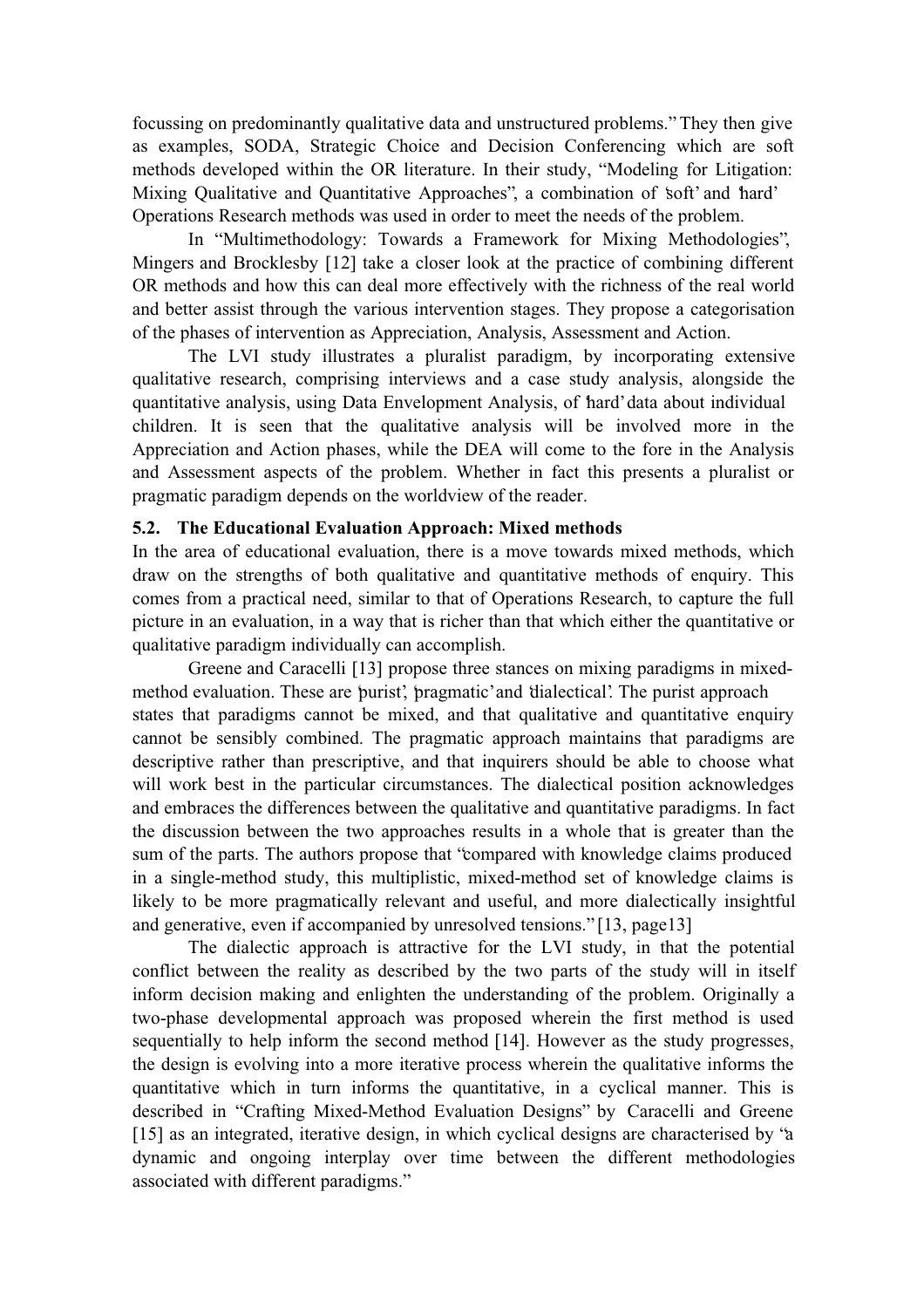#### 5.3. The Process

The relationship between the qualitative and quantitative aspects of the research and model building are illustrated in Figure 1. In this is shown the move from the qualitative approach, set in the 'real world' which shifts gradually into the world of modelling, where the DEA analysis takes place. This is followed by a shift back into the real world to perform sensitivity analysis and evaluate the model. This figure shows a rather sequential process, but as the thinking about the process begins at the end and works back, we oscillate gently between the 'real world' and the quantitative world of mathematical modelling.



1. The modelling process

# 6. Summary

This paper has used the specific case of identifying resource needs for learners with vision impairment to illustrate the potential use of a mixed method approach, using qualitative interviewing to inform the development of a DEA model. It has been shown that this is potentially a powerful combination, enriched by the tension between the qualitative and quantitative paradigms.

The use of DEA on data relating to individual people, rather than organisational groups is illustrated. Parallels have been drawn with similar studies in the education and health sectors, and a framework introduced for comparing DEA applications.

The proposed method has the potential to provide a model that is acceptable to the stakeholders and can improve use of resources. As such it has a multitude of future uses in health, special education and social work.

# Acknowledgements

Funding for expenses in the qualitative phase and conference attendance was provided by the Royal New Zealand Foundation for the Blind.

My thanks to Terri Green for her assistance in producing this paper.